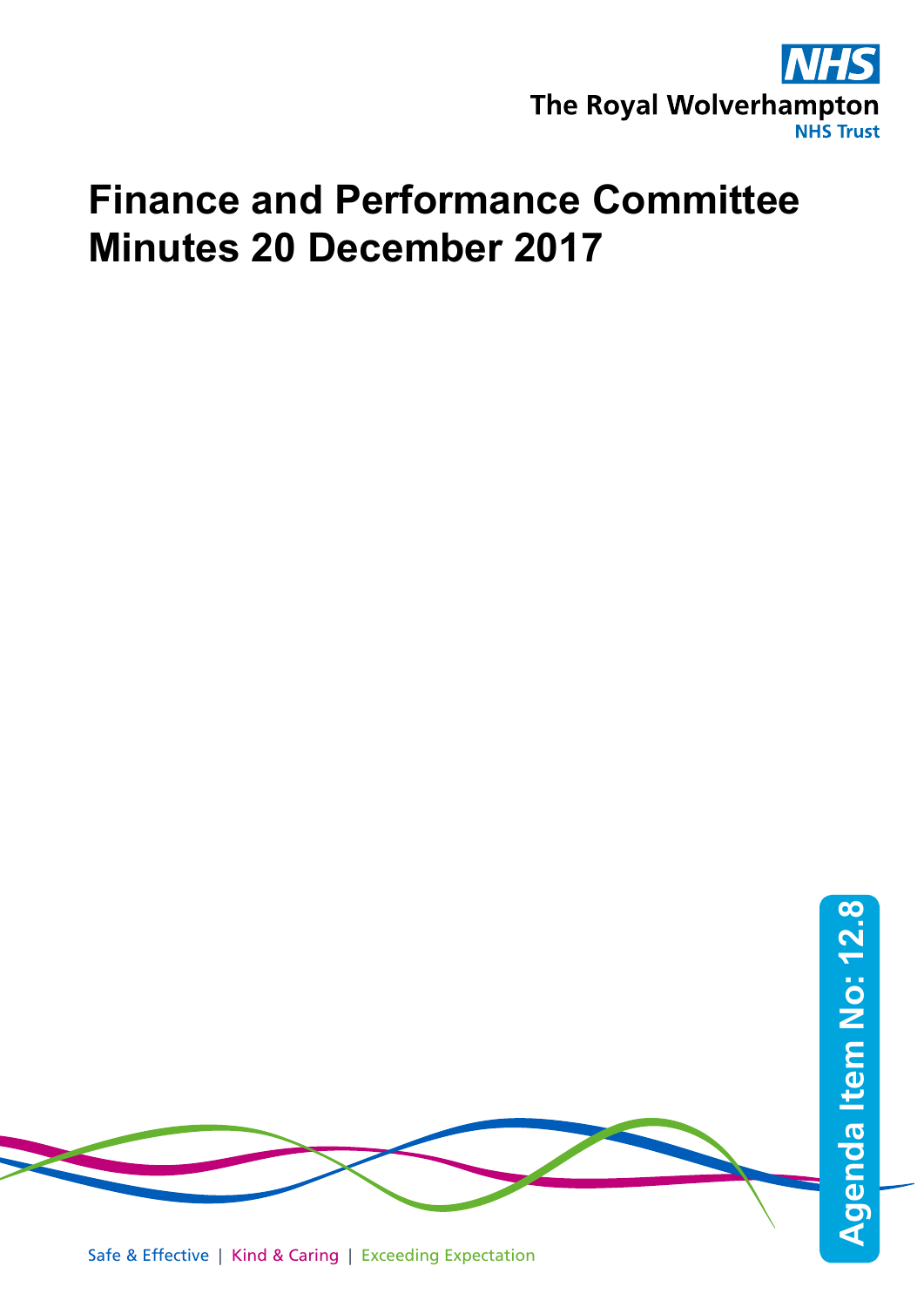## **Minutes of the Finance and Performance Committee**

**Date Wednesday 20<sup>th</sup> December 2017 Venue** Conference Room, Hollybush House, The Royal Wolverhampton NHS Trust (RWT) **Time** 8.30am

| Present:       | Name                   | Role                                                            |
|----------------|------------------------|-----------------------------------------------------------------|
|                | Mary Martin            | Non-Executive Director (Chair)                                  |
|                | Sue Rawlings           | Non-Executive Director                                          |
|                | <b>Junior Hemans</b>   | Non-Executive Director                                          |
|                | Jeremy Vanes           | Chairman (part)                                                 |
|                | Kevin Stringer         | <b>Chief Finance Officer</b>                                    |
|                | Mike Sharon            | Director of Strategic Planning & Performance                    |
|                | Alan Duffell           | Director of Workforce                                           |
|                | <b>Gwen Nuttall</b>    | Chief Operating Officer (part)                                  |
|                | Jacqueline Small       | Non-Executive Director                                          |
|                |                        |                                                                 |
| In Attendance: | Name                   | <b>Role</b>                                                     |
|                | Helen Troalen          | Deputy Chief Finance Officer                                    |
|                | Simon Evans            | Deputy Director of Strategic Planning & Performance             |
|                | <b>Claire Richards</b> | PA to Director of Strategic Planning & Performance (Note Taker) |

| 137/2017 | <b>Apologies for Absence</b><br>There were no apologies received. Jacqueline Small, Non-Executive Director, was welcomed to<br>the meeting.                                                                                                                                                                                                     |              |
|----------|-------------------------------------------------------------------------------------------------------------------------------------------------------------------------------------------------------------------------------------------------------------------------------------------------------------------------------------------------|--------------|
| 138/2017 | Minutes of Meeting Held on 22 <sup>nd</sup> November 2017<br>The minutes were agreed to be a true record.                                                                                                                                                                                                                                       |              |
| 139/2017 | <b>Action Points From Previous Meeting</b>                                                                                                                                                                                                                                                                                                      |              |
| 139.1    | (Ambulatory Care and Frailty Business Case) - Added as an agenda item. See item 143.5. Action<br>closed.                                                                                                                                                                                                                                        |              |
| 139.2    | Cancer - G Nuttall stated that she had been informed by the department that they were in the<br>top quartile nationally, but was waiting for a copy of the report. G Nuttall felt that the reduced<br>reporting figure had been due to how information was recorded on PAS and stated that this<br>highlighted a training issue. Action closed. |              |
| 139.3    | BAF SR4 - K Stringer agreed to increase the risk rating. M Martin asked that the wording be<br>updated in Control 5 to also include external assurance reports. K Stringer to update the action<br>in the BAF in January.                                                                                                                       | KS           |
| 139.4    | BAF SR10 - M Martin questioned Control 5 which shows Level 3 assurance. M Martin suggested<br>that an internal audit take place. The Committee agreed with the suggestion. K Stringer to<br>update the action in the BAF in January.                                                                                                            | KS           |
| 139.5    | Financial Reporting Timescales - K Stringer reiterated that the proposed Finance &<br>Performance Committee dates were fine for the Finance Department and that he would                                                                                                                                                                        | <b>KS/HT</b> |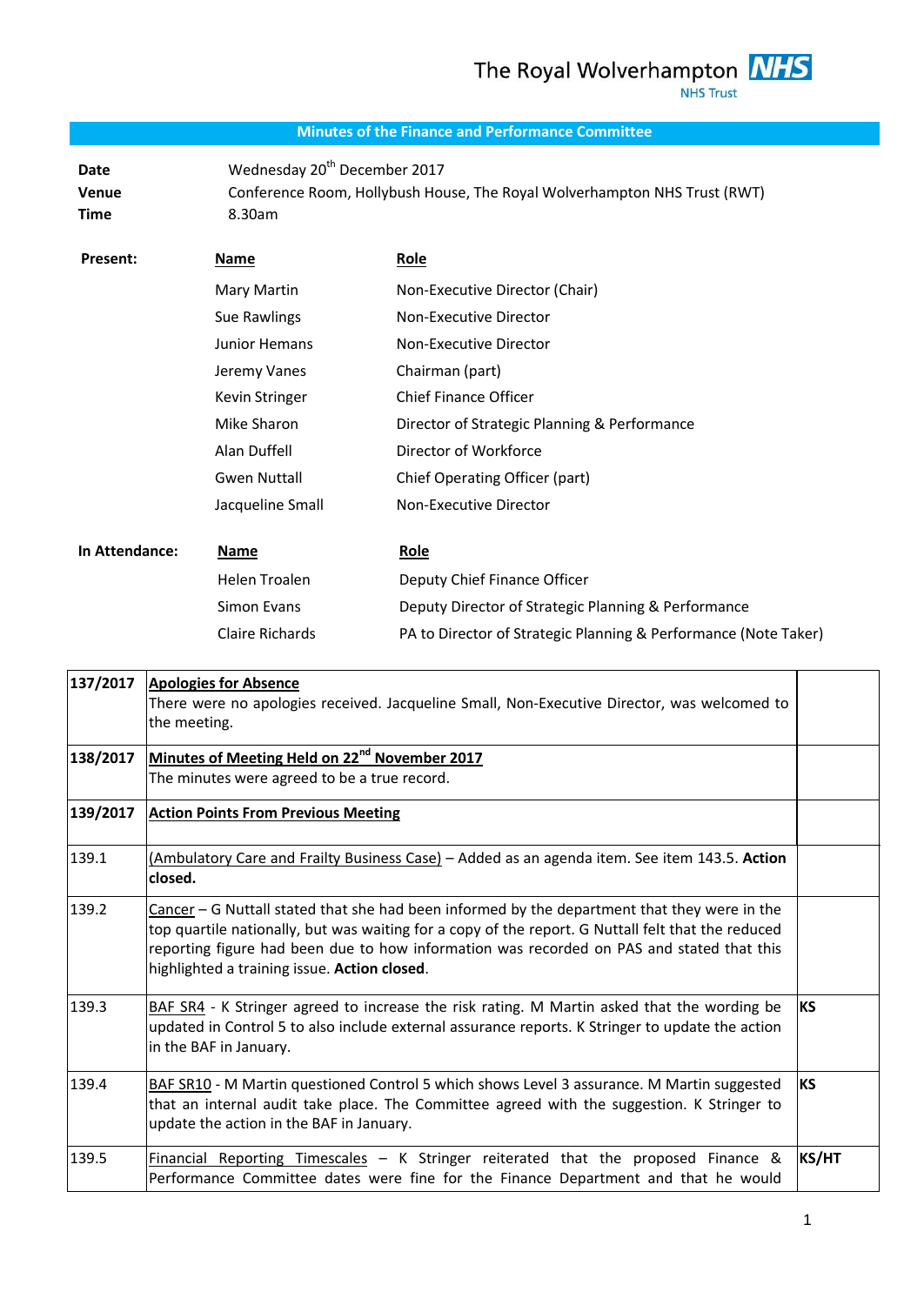|          | discuss the revision of internal deadlines to see if it could be shortened with H Troalen.                                                                                                                                                                                                                                                                                                                                                                                                                                                                                                                                               |                            |                   |                                  |                |                            |  |
|----------|------------------------------------------------------------------------------------------------------------------------------------------------------------------------------------------------------------------------------------------------------------------------------------------------------------------------------------------------------------------------------------------------------------------------------------------------------------------------------------------------------------------------------------------------------------------------------------------------------------------------------------------|----------------------------|-------------------|----------------------------------|----------------|----------------------------|--|
| 140/2017 | <b>Declaration of Interest</b><br>None declared.                                                                                                                                                                                                                                                                                                                                                                                                                                                                                                                                                                                         |                            |                   |                                  |                |                            |  |
| 141/2017 | Governance                                                                                                                                                                                                                                                                                                                                                                                                                                                                                                                                                                                                                               |                            |                   |                                  |                |                            |  |
|          | BAF Update - A BAF Report is not submitted in December. Verbal updates are as follows:                                                                                                                                                                                                                                                                                                                                                                                                                                                                                                                                                   |                            |                   |                                  |                |                            |  |
| 141.1    | SR1 - A Duffell informed the Committee that he had updated the strategic risk.                                                                                                                                                                                                                                                                                                                                                                                                                                                                                                                                                           |                            |                   |                                  |                |                            |  |
| 141.2    | SR11 - M Martin asked for an update regarding the maintenance programme back log.<br>K Stringer stated that W Nabih had commissioned consultants to make an assessment of the<br>Estate and to report back on findings. The back log of the maintenance programme will then be<br>re-examined and be presented to the Finance & Performance Committee in February 2018 as<br>per the scheduled work plan.                                                                                                                                                                                                                                |                            |                   |                                  |                |                            |  |
| 142/2017 | <b>Financial Performance for Period 8</b>                                                                                                                                                                                                                                                                                                                                                                                                                                                                                                                                                                                                |                            |                   |                                  |                |                            |  |
| 142.1    | <b>Trust Financial Report</b><br>K Stringer provided an overview of the Finance Report.                                                                                                                                                                                                                                                                                                                                                                                                                                                                                                                                                  |                            |                   |                                  |                |                            |  |
| 142.1.1  | Income and Expenditure (I&E) position as at month 8 (against the internal and NHSI plan) is as<br>follows:                                                                                                                                                                                                                                                                                                                                                                                                                                                                                                                               |                            |                   |                                  |                |                            |  |
|          |                                                                                                                                                                                                                                                                                                                                                                                                                                                                                                                                                                                                                                          | Target                     | <b>Unachieved</b> | <b>Restated</b>                  | Performance    | Variance                   |  |
|          | Performance Against NHSI Month 8<br>I&E Target Performance Month 8                                                                                                                                                                                                                                                                                                                                                                                                                                                                                                                                                                       | (E'000)<br>4,372<br>10,753 | STF<br>594<br>594 | <b>Target</b><br>3,778<br>10,159 | 3,061<br>3,061 | (£000)<br>(717)<br>(7,098) |  |
| 142.1.2  | The main issues are:                                                                                                                                                                                                                                                                                                                                                                                                                                                                                                                                                                                                                     |                            |                   |                                  |                |                            |  |
|          | Income is behind plan by £1.1m. Patient income remains behind plan by £1.9m, education<br>1)<br>income is over plan by £0.3m and other patient care income is over by 0.2m.<br>Expenditure is £5.8m over plan. This is predominately due to overspends on pay (£2.4m),<br>2)<br>drugs (£0.3m), CIP shortfall (£2.8m) and non-pay (£0.8m), partly offset by unutilised<br>reserves (£0.5m).<br>The Trust has also not delivered the full STF payment for month 7 and 8 due to A&E<br>3)<br>performance against the 4 hours agreed phasing. However, this does reduce the NHSI<br>target so the overall adverse variance to plan is £1.3m. |                            |                   |                                  |                |                            |  |
| 142.1.3  | Financial Risks: remain the same and are being actively managed:<br>MSFT transitional income (£6m).<br>$\bullet$<br>Challenging CIP target (Range).<br>$\bullet$<br>STF income risk (£3.5m-£6.5m).<br>$\bullet$<br>16/17 year end invoice in dispute with host commissioner (£4.8m).<br>$\bullet$<br>0.5% of CQUIN income at risk due to new NHSI/E guidance (£1.4m).<br>$\bullet$                                                                                                                                                                                                                                                       |                            |                   |                                  |                |                            |  |
| 142.1.4  | CIP: In month 8 there has been under recovery of $f1.1m$ and the year to date position is $f2.8m$<br>below plan. Recurrent CIP delivery continues to be a challenge and the profile of the plan means<br>the month on month requirement significantly increases in Q3 and Q4.                                                                                                                                                                                                                                                                                                                                                            |                            |                   |                                  |                |                            |  |
| 142.1.5  | Cash: The Trust had a cash balance of £12.2m as at 30 <sup>th</sup> November 2017 which is £15.3m below<br>the plan. However, despite being below plan, weekly cash monitoring is in place and it is not<br>anticipated that distress financing will be required this financial year.                                                                                                                                                                                                                                                                                                                                                    |                            |                   |                                  |                |                            |  |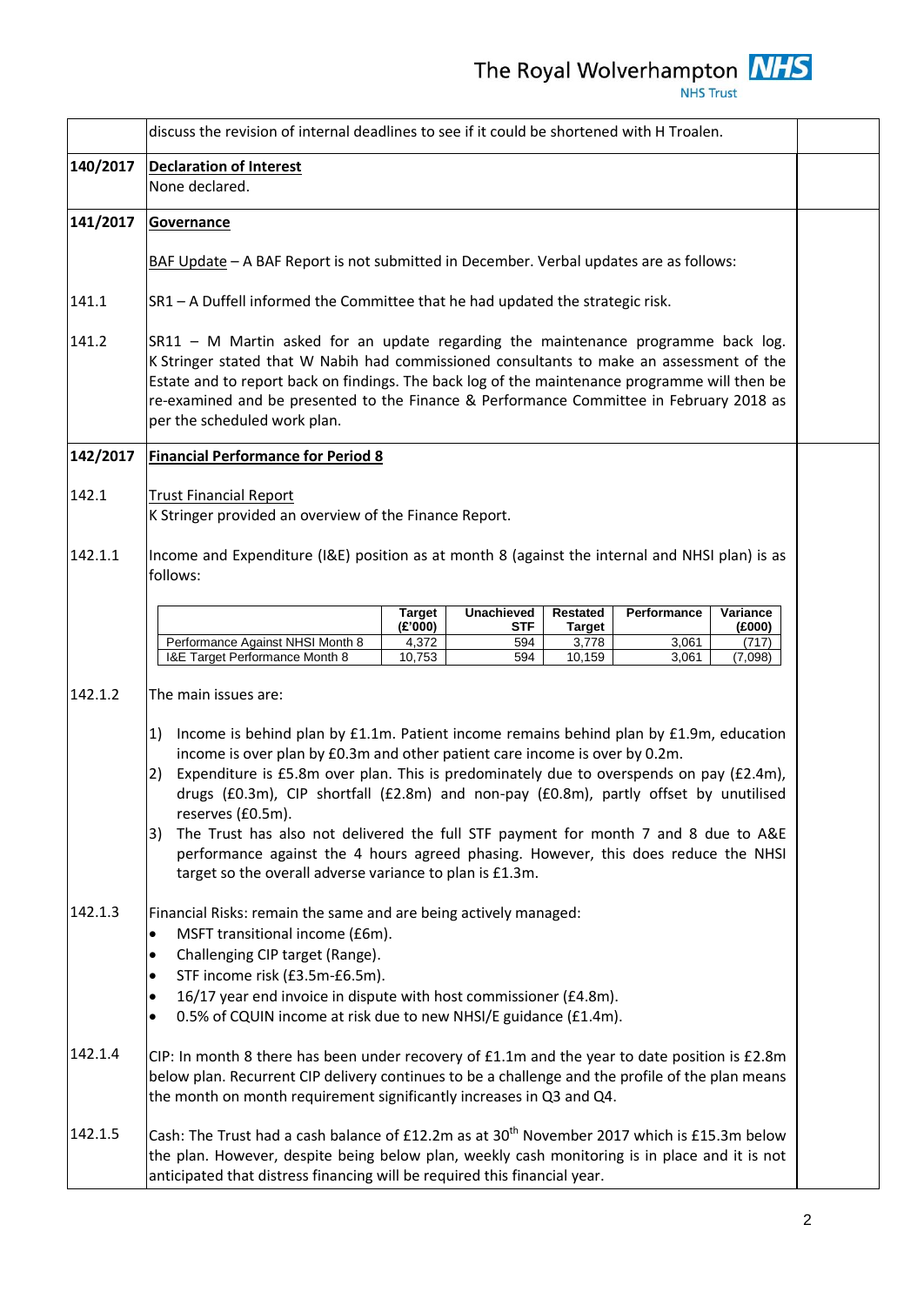- 142.1.6 M Martin drew attention to income and expenditure on page 15 (bottom line, adjusted financial performance) of the report stating that it was encouraging to see improvement, which shows that the Trust is £10m ahead of last year.
- 142.1.7 M Martin drew attention to the Summary Expenditure charts on page 6, showing a pay overspend in month against plan and the Further Analysis Pay charts on page 10 of the report and asked for a an explanation as to why the chart was under budget for the number of agency people employed. K Stringer responded, stating that temporary staff are not budgeted for as the post is already fully funded for the establishment and that one chart provides actual v actual and the other provides budget v actual figures.
- 142.1.8 S Rawlings requested an update regarding the MGS Practice highlighted on page 8 of the Supplementary Report. K Stringer stated that a discussion had taken place at Audit Committee and that Internal Auditors were completing an investigation which was due to conclude at the end of January 2018.
- 142.1.9 S Rawlings queried why the Cardiothoracic non-elective cases had under performed in month, page 17 of the Supplementary Report. S Evans stated that he would assume it was because demand wasn't there. However, the available surgical capacity could then be reallocated for elective activity.
- 142.1.10 A discussion took place regarding Trust wide income on page 4 of the Supplementary Report. M Martin asked if assurance could be provided for the numbers that were showing the biggest variation ie Re-admissions Return, Data Reconciliation and Commissioner Queries and the Return of NEL Threshold.
- 142.1.11 K Stringer stated that the Re-admissions return figure is generated from being fined, in accordance with the contract, for potentially releasing patients too early and then having to return to the Trust. One of the actions on the forecast outturn is for M Sharon and K Stringer to negotiate the return of the fines/readmissions/MRET monies from the Commissioners.
- 142.1.12 In response to a query from M Martin, H Troalen stated that she would add the narrative that **HT** was removed, back into future reports to clarify the issue of data queries. H Troalen re-assured M Martin that measures were in place to reduce the impact on the data queries on the Trust. A team of 5 staff are in place to assist with patient income and the Finance team produce packs for Contract Review Meetings to try to mitigate challenge. H Troalen also stated that the £1.6m cost was against £4m of challenges.
- 142.1.13 M Martin drew attention to page 6 of the Supplementary Report to discuss the allocation of CIP. G Nuttall stated that CIP had been allocated to Directorates and that Division 2 held CIP at the management line, whilst Division 1 disseminated the CIP savings further to Directorates. M Martin queried where the large CIP gap was held. G Nuttall stated that the large gap of CIP (£6m) was held at Corporate level.
- 142.1.14 M Martin drew attention to page 13 of the Supplementary Report and asked for an update on Debt. H Troalen assured M Martin that work was progressing within the debtor team and that there had been some good work in recovering overseas debt. H Troalen, however, expressed concern that the main increasing and predominant debt was from 3 NHS organisations. H Troalen agreed to circulate information regarding this in the new year. K Stringer stated that he continues to chase payment for the debt from Walsall Manor Hospital whom continue to have serious cash flow issues. **HT**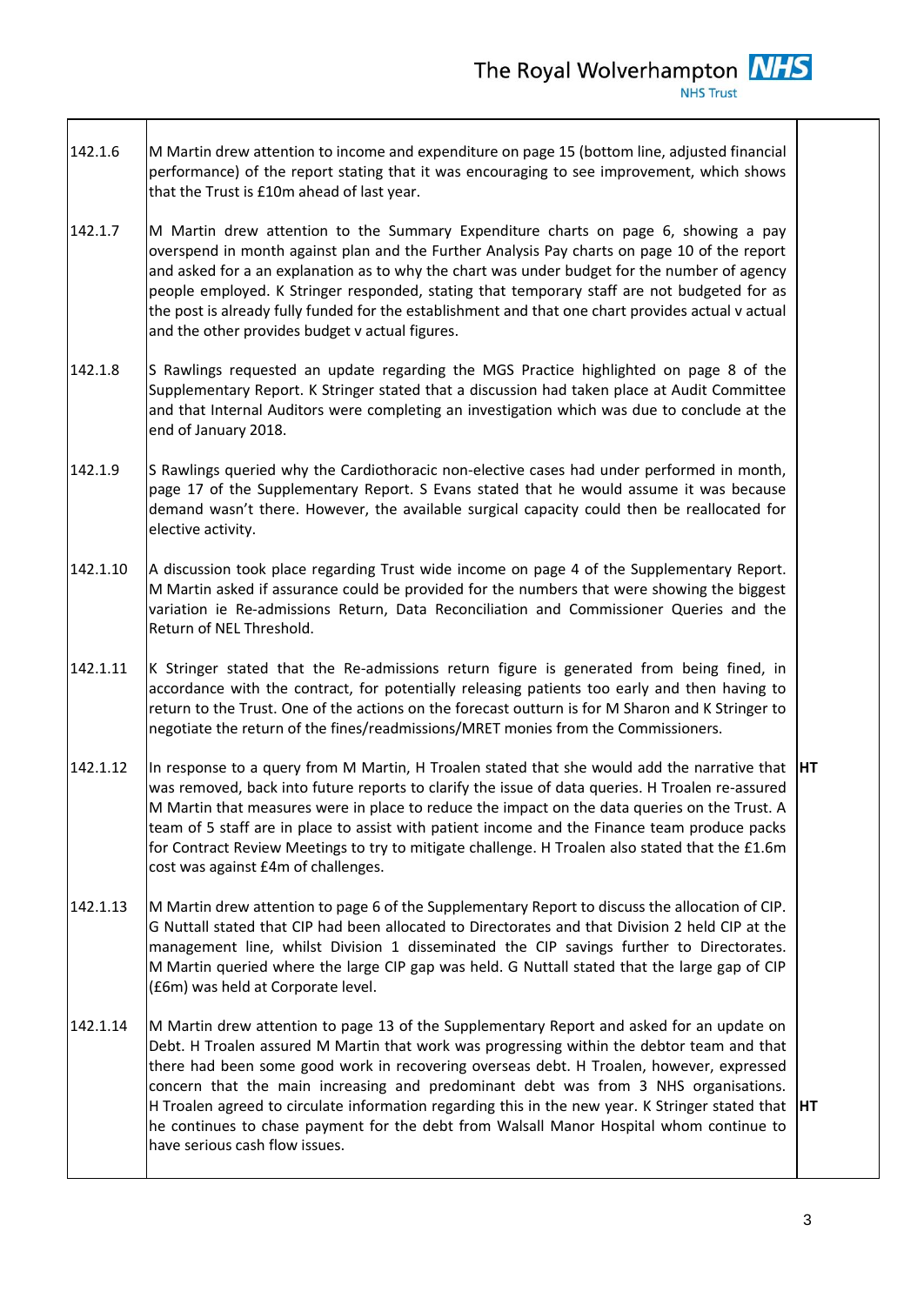The Royal Wolverhampton **NHS NHS Trust** 

The report was noted.

- 142.1.15 K Stringer tabled the pack of slides that had been used to discuss the Trust's forecast year end with the Regional Director of Finance the previous week and highlighted areas that were discussed i.e. elements of variances, summary of CIP programme, information regarding Deloittes etc. K Stringer discussed the best and worst case scenarios (deficit compared to the control total of  $+f1.7m$  of  $f11m - f30m$ ) of the 12 month forecast and also discussed cost and income assumptions. The NHSI stated that they had risk assessed the Trust already and was expecting the position to be £6m adverse variance and expected the Trust to deliver that. K Stringer informed the Committee that he was due to discuss this with the Executive Directors at today's Executive Directors Meeting but felt that the additional £2.0m winter funding provision would assist the delivery of NHSI's expectations.
- 142.2 Supplementary Finance Report The supplementary report was read in conjunction with the Finance Report (see above). The report was noted.
- 142.3 Financial Recovery Board (FRB) Report M Sharon presented the above report.
- 142.3.1 The 2017/18 CIP Target is £26.9m. This is broken down into a £20m recurrent CIP Target and £6.9m non-recurrent CIP Target. At month 8, the Trust is forecasting to deliver £15.972m. Of which, the Trusts recurrent YTD delivery is £3.893m with forecast outturn of £7.079m and the Trusts non-recurrent YTD delivery is £7.046m with forecast outturn of £8.893m. As of M8, the Trust has delivered £10.939m (87%) YTD against a YTD plan of £12.582m.
- 142.3.2 In addition to reporting on CIP performance, the Trust is monitoring agency spend against the Agency Cap on an individual basis, and against the Agency Ceiling overall. Since month 2, NHSI have increased the Trust's agency cap by £719k to include GP Locums. The agency cap has increased from £10,215k to £10,934k. In month, the Trust spend on agency was £0.769m taking the cumulative spend to £7.670m. The Trust is currently predicting that the year-end agency spend would be inside the revised cap.
- 142.3.3 FRB is scheduled to receive a further 8 PIDs in 2017/18.
- 142.3.4 M Sharon informed the Committee that the Trust had reached an agreement with Deloittes to assist with Safehands scoping and that this is due to start early January 2018. The project will be led by the national team. NHSI have also given approval for Deloittes to assist with the Outpatients review.
- 142.3.5 M Sharon stated that the FRB are developing a broad outline CIP Plan for 2018 – 19. The Trust will need to deliver circa £30m of savings to break even. Following discussions at FRB it was felt that this target was not achievable, a circa 2% target has been set. This was to be modelled and shared in January for further discussion.
- 142.3.6 M Martin asked for an update regarding the existing Deloittes contract as it was due to expire at the end of March 2018. M Sharon stated that the Deloittes contract for outpatient work is due to expire October 2018 and that he was looking to extend the current Deloittes contract for running the PMO to end at the same time. M Martin asked if the Trust was building capability amongst its own staff. M Sharon stated that this was the case but that it was unclear whether the current provision would be sufficient long term.

The report was noted.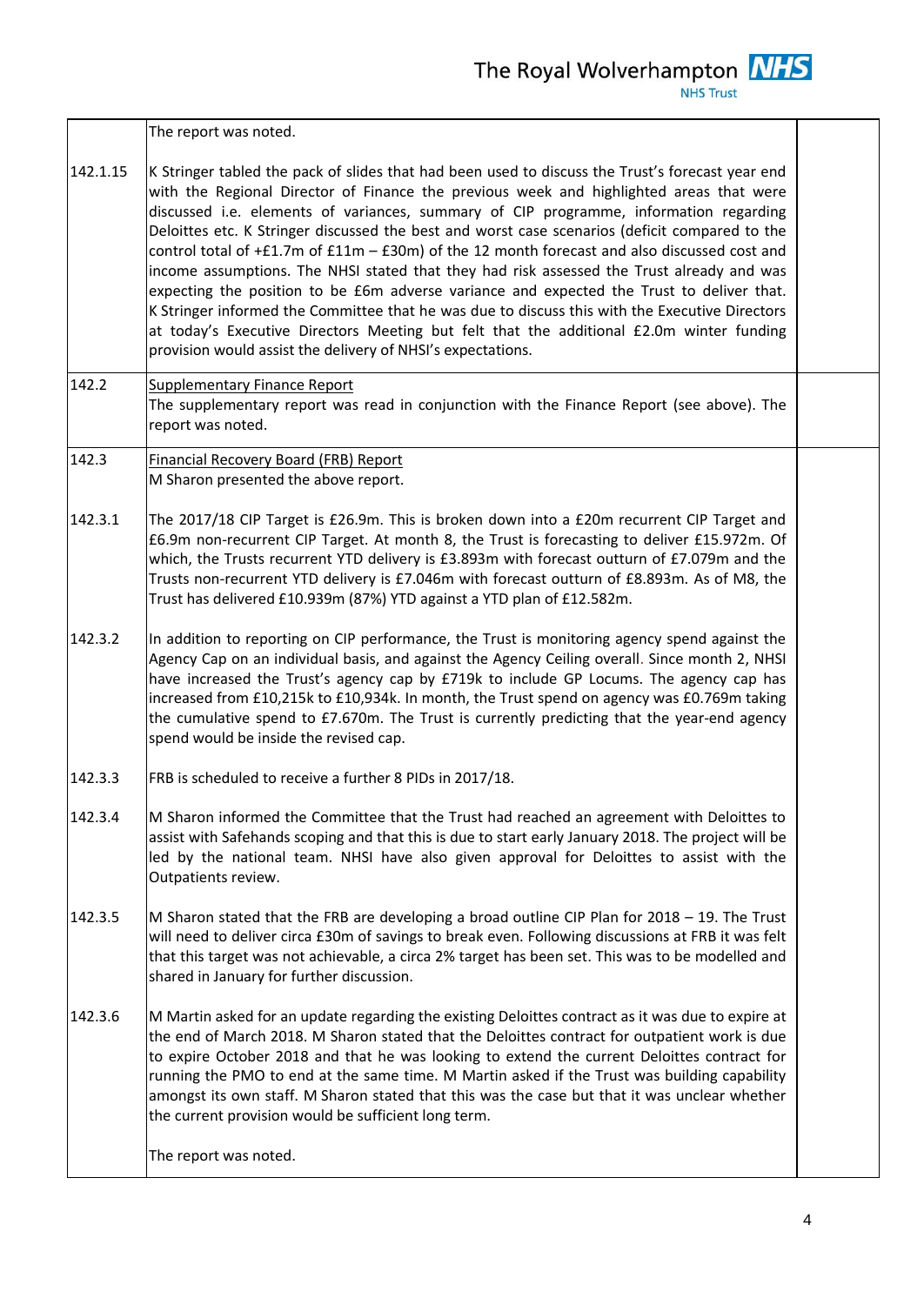**NHS Trust** 

142.4 142.4.1 142.4.2 Temporary Staffing Expenditure Dashboard J Vanes stated that he was impressed with the positive actions in this area. G Nuttall provided an update regarding the Medical Physics Workforce and stated that whilst there are still difficult to recruit areas there have been positive results within the last 12 months. G Nuttall stated that the introduction of apprentice posts was also assisting with the development of existing staff. The report was noted. **143/2017** 143.1 143.1.1 143.1.2 143.1.3 143.1.3.1 143.1.3.2 **Performance** Performance Element of the IQP Report (National & Contractual Standards) G Nuttall provided an update on the report. Patient Experience – All targets were met. A total of 33 operations were cancelled during November, compared with 28 for the same period last year. G Nuttall stated that a number of operations were cancelled by the Trust and patients due to recent weather conditions but felt that this would not negatively impact next month's reporting. Waiting Times RTT – RTT Incomplete performance saw further improvement during November and is reported at 91.23% (above the recovery trajectory of 91.2% for the end of the month). The Trust continues to focus on reducing the backlog where possible and work closely with Directorates. Diagnostics saw deterioration during November and dropped below target, with an increase in referrals being seen for Cardiac diagnostic tests. However, additional sessions have been utilised during November and December to try to accommodate the increase and in turn reduce the backlog. G Nuttall stated that the 18 week target is making slow progress and looks to recover by the end of March 2018. The target is being monitored weekly. G Nuttall expressed concerns regarding the deterioration in the Diagnostics performance and informed the Committee that this was not predicted. G Nuttall predicted that this target would be on track next month. S Rawlings asked how many patients this had impacted. G Nuttall stated that there were 60 breaches, compared to 50, which was the difference of 10 patients. Urgent Care – G Nuttall stated that there had been a significant deterioration in November and December. There had been a definite increase in the number of ambulance conveyances, which had risen from an average of 130 a day to 150 a day. The increase of conveyances, along with increased length of stay and acuity are impacting on performance levels. Data shows that there had been an increase in the number of patients admitted due to cardiac arrest, stroke and respiratory illnesses following the current extreme weather conditions. The Trust admitted 20 people due to cardiac arrest within 4 days and both the Stroke Unit and Respiratory Wards are full. G Nuttall had asked the Ambulance Service to review their information to determine as to whether there had been a subtle change in the borders for the Trust. G Nuttall informed the Committee that the Trust declared an internal level 4 alert on Friday  $(15<sup>th</sup>$  December 2017) as there were 20 patients waiting in the Emergency Department for a bed and there were none available. A meeting took place on Friday morning following the escalation plan. Dr Odum, C Etches and G Nuttall met with all clinical leads in the Emergency Department to review capacity. A total of 91 beds were cleared by the end of the day, however,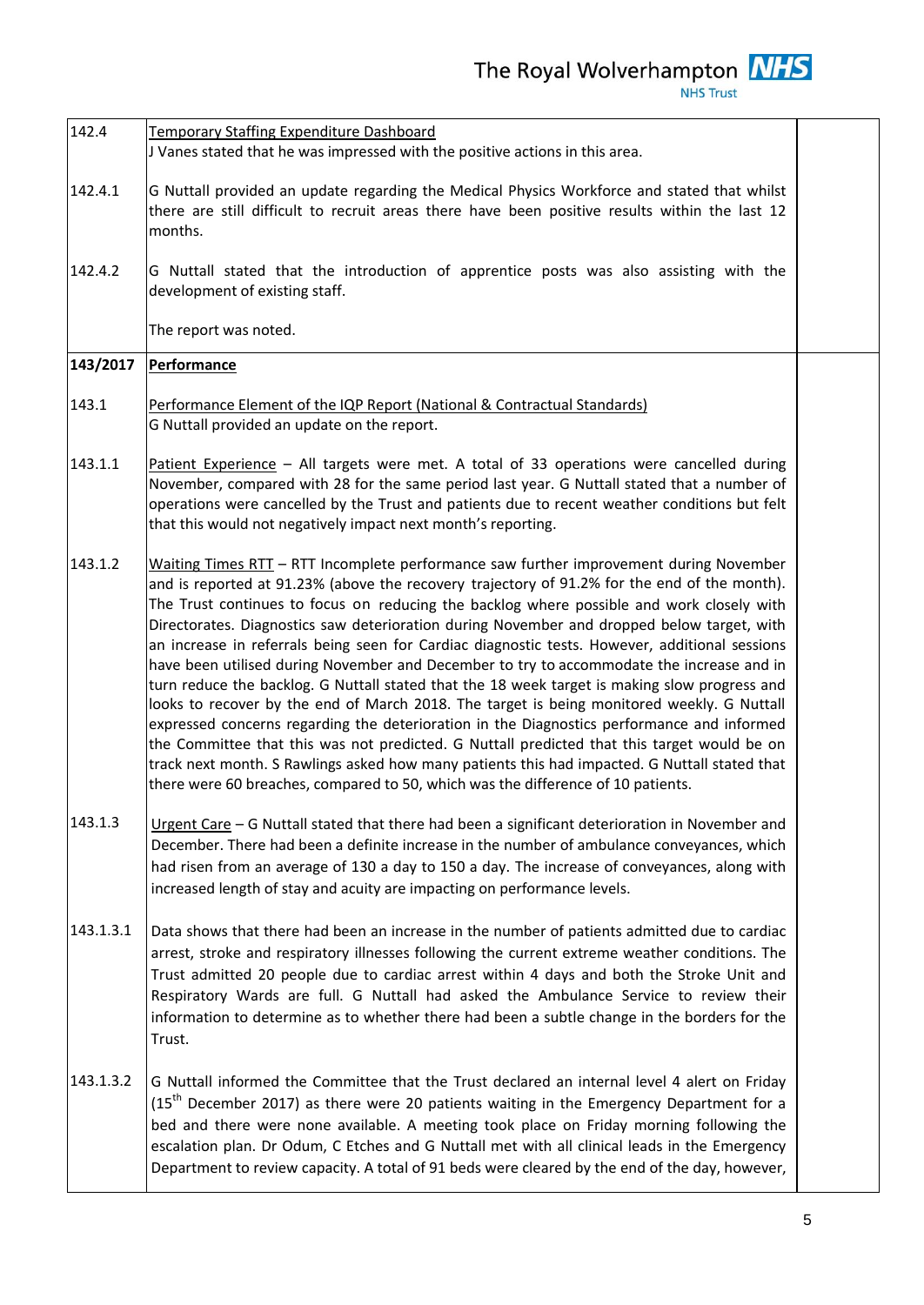there were further challenges within the Emergency Department overnight. G Nuttall expressed concerns that bed occupancy is still high prior to the Christmas period and that acuity was becoming more complex.

- 143.1.4 Ambulance Conveyances - The fine for Ambulances during November was £28,800. This is based on 99 patients between 30-60 minutes @ £200 per patient and 9 patients >60 minutes @ £1k per patient. There was one patient who breached the 12 hour decision to admit target during November 2017. This was a child waiting for a Paediatric Intensive Care Unit (PICU) bed. The only bed available nationally was in Newcastle and the family did not want to go. The child was transferred to the Trusts Adult ITU for safety and then transferred to Birmingham Children's Hospital once a bed became available. G Nuttall stated that there was a further 12 hour breach with a mental health patient this week and that there had been significant increases in orthopaedic traumas this week due to the weather conditions.
- 143.1.5 Cancer – 31 Day Sub Surgery had 4 patient breaches in month, all due to capacity issues. 62 Day Traditional target had 31 patient breaches in month and 62 Day Screening had 5 patient breaches in month. There are currently 15 patients at 104+ days on the cancer waiting list (compared with 15 reported in October), all of these patients have had a harm review and no harm has been identified.
- 143.1.5.1 G Nuttall informed the Committee that she has been liaising with NHSI and NHSE regarding the 62 day wait target and has accepted all assistance offered. Tertiary referrals are slowly improving but not at the right level. The cancer action plan has been reviewed with S Grummet and is being refreshed to be clinically lead. G Nuttall will bring a report on Cancer to Finance & Committee Meeting in January 2018. The Cancer action plan will need to be formally reported at Finance & Performance Committee or Trust Board. **GN**
- 143.1.5.2 S Rawlings asked if the 15 patients at 104+ days on the cancer waiting list were all for one department or widespread. G Nuttall stated that they were widespread, head and neck patients tend to be due to complex pathways, urology is showing improvement but that there are late tertiary referrals and that colorectal delays are due to capacity.
- 143.1.5.3 M Martin asked if there were delays due to patients requesting robotic surgery. G Nuttall stated that there were some but that this was due to patient choice. G Nuttall confirmed that the robot is currently in use Monday to Friday. J Vanes asked how long it would be before the robot would need to be upgraded. G Nuttall stated that an upgrade would be required in the next 2 -3 years. M Martin asked if Charities would be able to assist with the purchase. S Rawlings stated that as the robot would cost approx. £1m it may be that the Trust would need to embark on some form of appeal.
- 143.1.6 Sickness – A Duffell informed the Committee that sickness figures are significantly better than last year. However, he expressed concerns regarding the slight increase in sickness absence, which is concerning as the flu campaign is showing a 50% success rate against 60% last year and the winter period is now upon us.

The Committee noted the report.

143.2 Performance against Contractual Standards (Fines) S Evans stated that the Trust received additional fines for ambulances and diagnostics this month. However, the number of fines had reduced in comparison to previous years, showing a £100k saving. The Committee noted the report.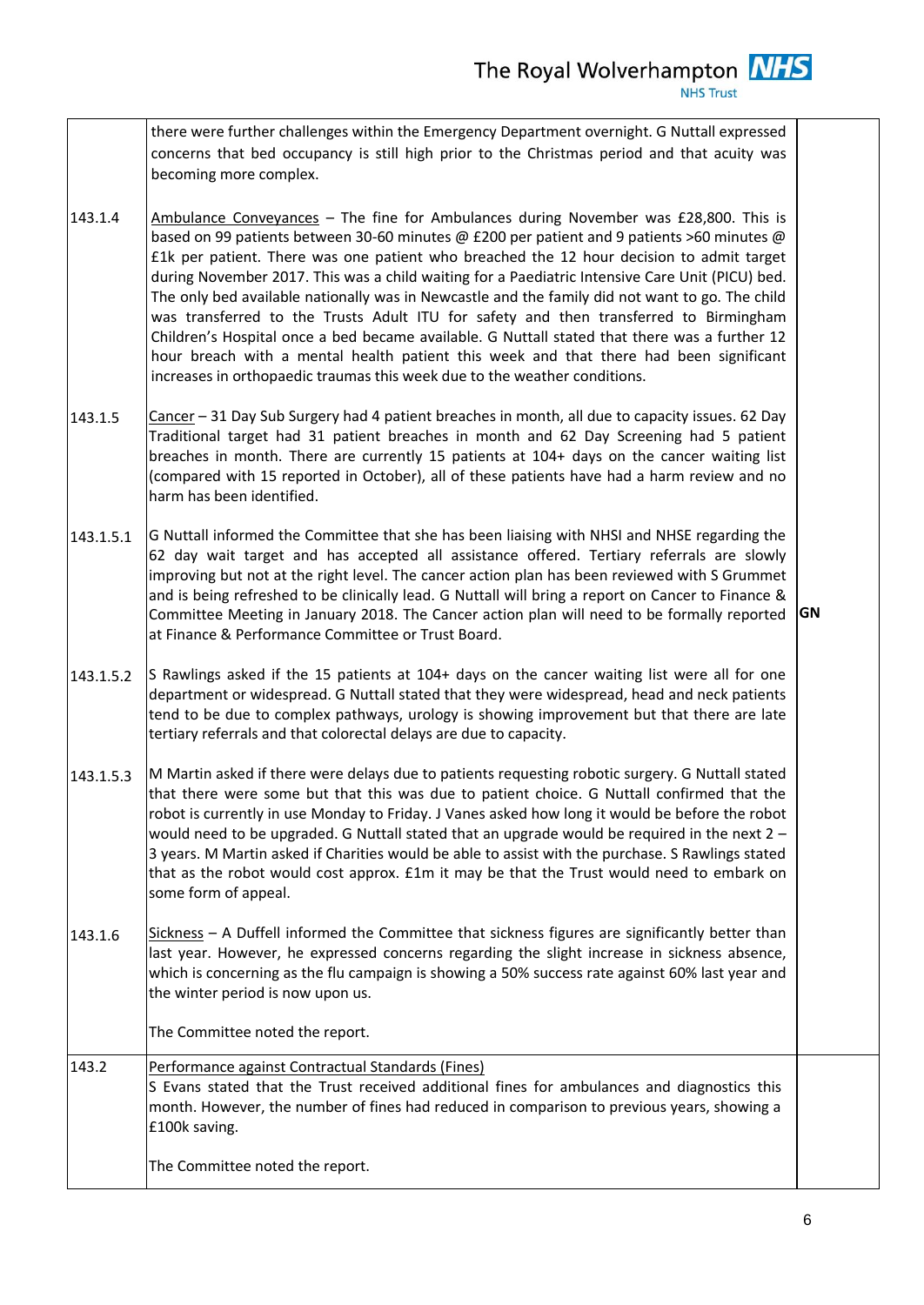| 143.3    | <b>STP Update</b><br>M Sharon provided an update on STP progress and plans.                                                                                                                                                                                                                                                                                                                                                                                                                                                                                                                                                                                                                                                                                                                               |           |  |
|----------|-----------------------------------------------------------------------------------------------------------------------------------------------------------------------------------------------------------------------------------------------------------------------------------------------------------------------------------------------------------------------------------------------------------------------------------------------------------------------------------------------------------------------------------------------------------------------------------------------------------------------------------------------------------------------------------------------------------------------------------------------------------------------------------------------------------|-----------|--|
| 143.3.1  | Staffordshire STP - Senior leaders have been replaced by a new team, which presents a risk as<br>replacement leaders are less well known to the Trust. Staffordshire STP are also under<br>increasing pressure to get closer to their control total. M Sharon expressed concerns regarding<br>the vulnerability of Cannock MIU at this time.                                                                                                                                                                                                                                                                                                                                                                                                                                                              |           |  |
| 143.3.2  | Black Country STP - M Sharon stated that there has been a further quarterly review but that<br>the Trust has not yet been officially notified of the outcome. There are competing views on<br>how to develop an Accountable Care System. However, work with Black Country Pathology<br>Services (BCPS) and Stroke Services with Walsall are progressing as smoothly as possible.<br>Further questions are still being raised by Trust Boards regarding commercial arrangements for<br>BCPS, which will be addressed by another version of the full business case being submitted to<br>Trust Boards in January 2018. In the meantime work continues to progress regarding IT<br>procurement, TUPE discussions and requests for detailed staffing breakdowns and nominal<br>roles from each of the Trusts. |           |  |
| 143.4    | <b>Contracting Round Update</b><br>M Sharon stated that discussions continue to take place with Wolverhampton CCG at Officer<br>and Executive levels.                                                                                                                                                                                                                                                                                                                                                                                                                                                                                                                                                                                                                                                     |           |  |
|          | M Sharon informed the Committee that The City of Wolverhampton Council (CoWC) are<br>putting their Public Health contracts out to consultation, with a value of £8m. It is unclear how<br>much this will impact on the Trust at this time. However, CoWC have removed the Healthy<br>Lifestyles team. M Sharon felt that CoWC would likely demand a 10% reduction on the sexual<br>health contract. M Sharon stated that the impact would be clearer in the new year.                                                                                                                                                                                                                                                                                                                                     |           |  |
|          | The Committee noted the update.                                                                                                                                                                                                                                                                                                                                                                                                                                                                                                                                                                                                                                                                                                                                                                           |           |  |
| 143.5    | <b>Ambulatory Care and Frailty Business Case</b><br>M Sharon stated that the Ambulatory Care and Frailty Business Case is still work in progress and<br>will be submitted to Finance & Performance Committee next month for consideration. Work<br>continues to take place to identify costs that need to be charged in order for the Trust to cover<br>the cost of the Service. G Nuttall stated that once the changes have taken place a general ward<br>may be able to be closed in April 2019.                                                                                                                                                                                                                                                                                                        | <b>MS</b> |  |
|          | M Martin asked if the business case had been presented to Wolverhampton CCG. M Sharon<br>stated that this could not be done until the internal processes had signed it off. K Stringer stated<br>that the business case may need to include some winter pressure funding to avoid an<br>accusation of double counting.                                                                                                                                                                                                                                                                                                                                                                                                                                                                                    |           |  |
| 144/2017 | <b>Reports to Note for Period 8</b>                                                                                                                                                                                                                                                                                                                                                                                                                                                                                                                                                                                                                                                                                                                                                                       |           |  |
| 144.1    | <b>Financial Monitoring NHSi Return</b><br>The return was noted.                                                                                                                                                                                                                                                                                                                                                                                                                                                                                                                                                                                                                                                                                                                                          |           |  |
| 144.2    | <b>Financial Monitoring NHSi Return Commentary Template</b><br>The commentary template was noted.                                                                                                                                                                                                                                                                                                                                                                                                                                                                                                                                                                                                                                                                                                         |           |  |
| 144.3    | Annual Work Plan<br>The work plan was noted.                                                                                                                                                                                                                                                                                                                                                                                                                                                                                                                                                                                                                                                                                                                                                              |           |  |